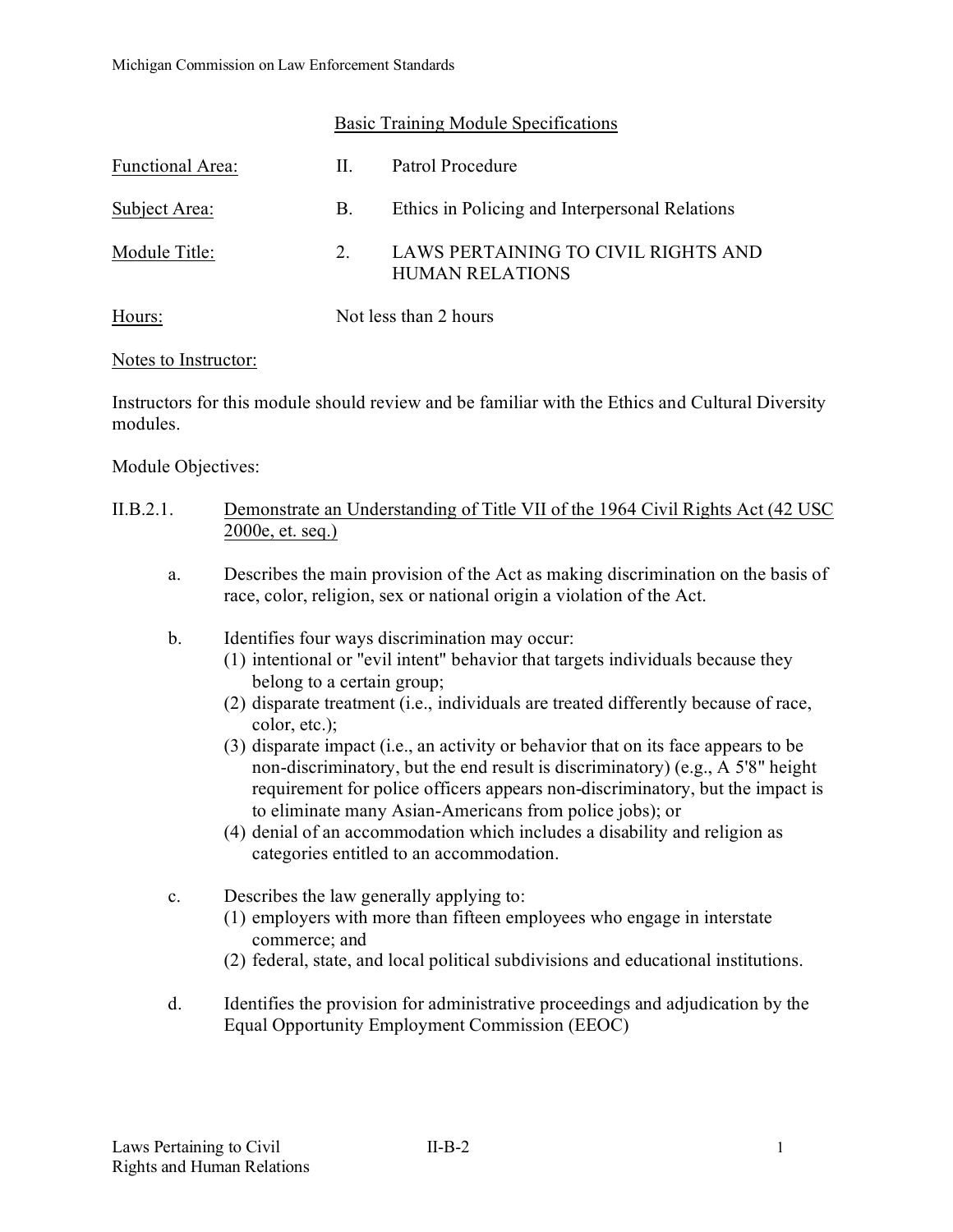## II.B.2.2. Identify the Key Elements of Michigan's Elliott-Larsen Civil Rights Act (MCL 37.2101).

- a. Compares Elliott-Larsen to Title VII and describes it as:
	- (1) broader in scope in that it:
		- (a) covers all employers in the state of Michigan;
		- (b) includes height, weight, arrest record, and marital status;
		- (c) provides for a wide range of injunctive relief and monetary damages; and
		- (d) provides for administrative proceedings and adjudication by the Michigan Department of Civil Rights; and
		- (2) specifically defines sexual harassment.
- b. Describes Section 29 of the Michigan Constitution as:
	- (1) creating the Michigan Civil Rights Commission; which
	- (2) gives civil rights and their enforcement constitutional authority.
- c. Identifies the responsibility of the Michigan Civil Rights Department which includes:
	- (1) receive, initiate, and investigate, complaints;
	- (2) conciliate, adjust, dispose of, issue charges, and hold hearings on complaints;
	- (3) approve or disapprove plans to correct past discriminatory practices; and
	- (4) require interrogatories, order submission of books, papers, records and other pertinent materials.
- d. Describes the civil penalties for violation of the Act (Sec 605).
	- (1) injunctive relief,
	- (2) unlimited compensatory damages,
	- (3) attorney fees, and
	- (4) other relief the Commission deems appropriate (e.g., suspension of a liquor license of a bar owner who discriminates).
- e. Identifies retaliation against someone for filing a complaint as unlawful.
- II.B.2.3. Demonstrate an Understanding of Title II of the Americans With Disabilities Act (42 USC 12101).
	- a. Identifies discrimination based on disability in regard to participation in, and/or benefits from, any program, service or activity as a violation of the Act.
	- b. Defines a person with a disability as someone who has:
		- (1) a physical or mental impairment that substantially limits one or more of the major life activities;
		- (2) a record of such an impairment; or
		- (3) is regarded as having such an impairment (i.e., perceived impairment).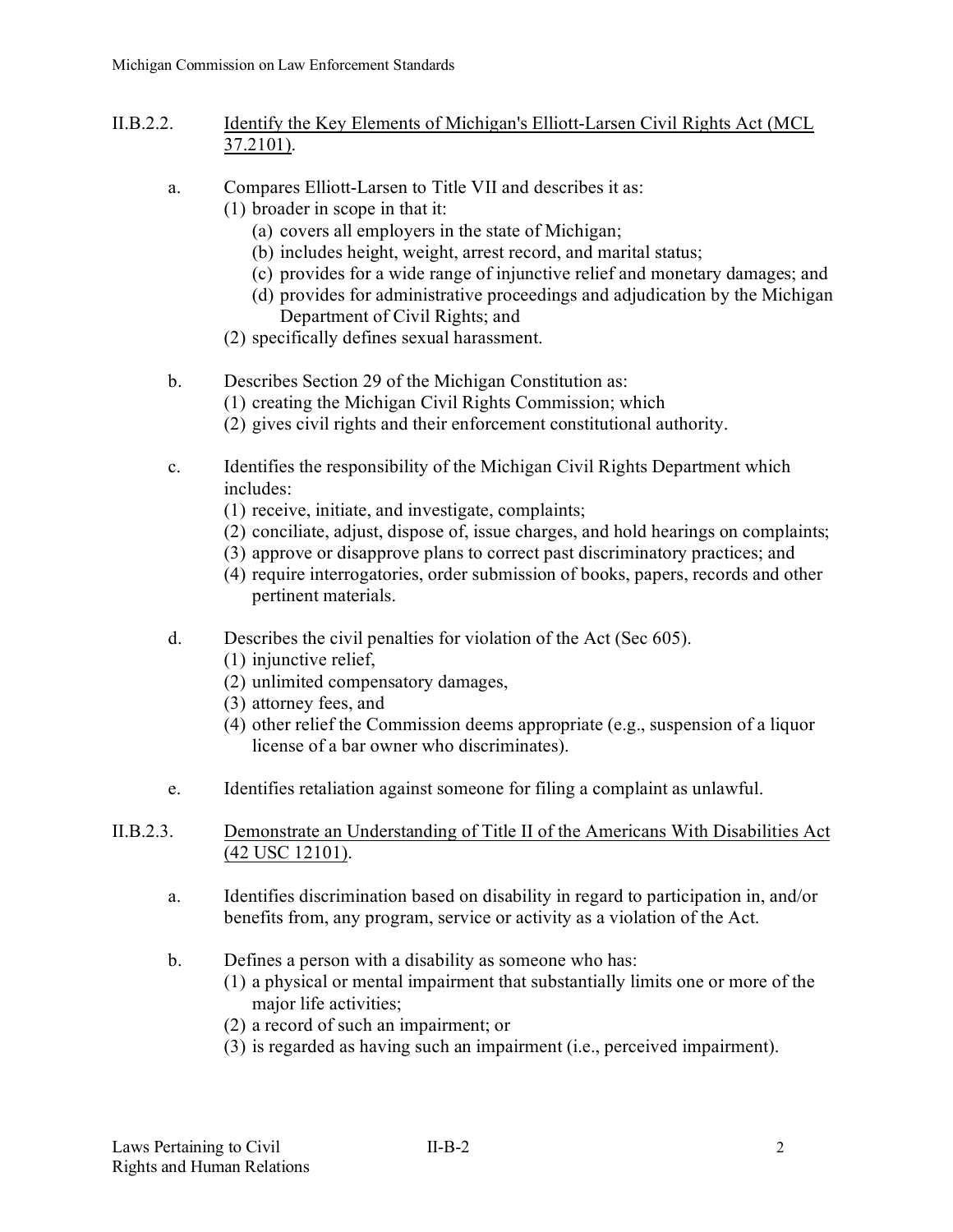- II.B.2.3. Demonstrate an Understanding of Title II of the Americans With Disabilities Act (42 USC 12101) (continued).
	- c. Interacts with persons with disabilities (e.g., general public, victims, suspects, witnesses or arrestees);
		- (1) using appropriate officer safety procedures;
		- (2) applies appropriate restraints;
		- (3) provides access to police information, programs, and publications; and
		- (4) maintains confidentiality of medical information (e.g., knowledge that a person has AIDS cannot become public information).
	- d. Describes guidelines for interacting with persons with disabilities:
		- (1) recognizes symptoms and appropriate medical and emotional support for people experiencing seizures;
		- (2) shows sensitivity to and appropriate support in aiding people who are mobility challenged;
		- (3) arranges for interpreters for the speech and/or hearing impaired; and
		- (4) provides access to professional support systems for the mentally disabled;
	- e. Identifies the difference between characteristics common to certain disabilities (e.g., epilepsy, diabetes, deafness, etc.) and those associated with:
		- (1) antisocial behavior,
		- (2) criminal behavior, and
		- (3) reaction to alcohol or drug abuse.
- II.B.2.4. Demonstrate an Understanding of the Persons with Disabilities Civil Rights Act (MCL 37.1101, et. seq.).
	- a. Identifies discriminatory practices, policies, and customs against individuals with disabilities as unlawful.
	- b. Defines a disability as a determinable physical or mental characteristic of an individual or a history of the characteristic that causes substantial limitation to one or more major life activities, which may result from disease, injury, congenital condition of birth, or functional disorder (MCL 37.1103).
	- c. Describes the Act as covering anyone who:
		- (1) has a disability,
		- (2) has a history of a disability, or
		- (3) is regarded as having a disability.
	- d. Identifies MCL 37.1302 as pertaining to the delivery of public services.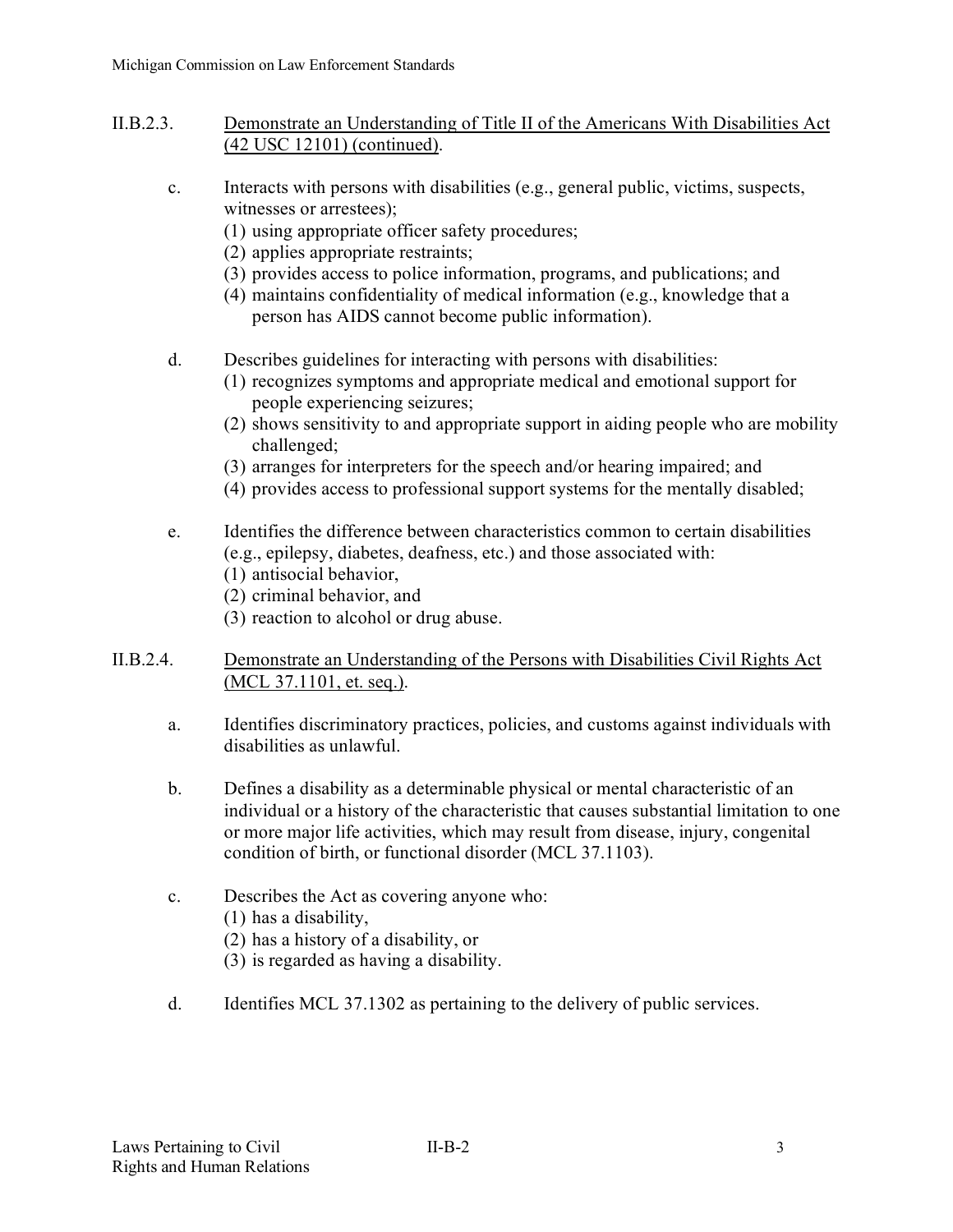- II.B.2.4. Demonstrate an Understanding of the Persons with Disabilities Civil Rights Act (MCL 37.1101, et. seq.) (continued).
	- e. Compares MCL 37.1302 to Title II of the ADA and identifies that:
		- (1) the language is more general in nature;
		- (2) the language parallels each other; and
		- (3) the Civil Rights Commission uses the ADA specific language for interpretation.
	- f. Describes officer responsibility when interacting with those with a disability to: (1) identify the disability or perceived disability;
		- (2) acknowledge that there is a "duty to accommodate"; and
		- (3) make a reasonable accommodation.
- II.B.2.5. Demonstrate an Understanding of Michigan's Ethnic Intimidation Statute (MCL 750.147b).
	- a. Defines Ethnic Intimidation as hate/bias crimes with the malicious and specific intent to intimidate or harass another person because of that person's race, color, religion, gender, or national origin and;
		- (1) causes physical contact with another person; or
		- (2) damages, destroys, or defaces any real or personal property; or
		- (3) threatens by word or act, to:
			- (a) do either or both of the above; or
			- (b) there is reasonable cause to believe the act will occur.
	- b. Describes ethnic intimidation as a felony punishable by a maximum 2-year imprisonment, and/or a fine of \$5000.
	- c. Describes the civil remedies available to victims of intimidation as:
		- (1) civil action which may be brought regardless of the outcome of any criminal action;
		- (2) damages 3 times the actual damages or \$2000 whichever is greater;
		- (3) damages for emotional distress;
		- (4) reasonable attorney fees; and
		- (5) injunctive relief.
	- d. Distinguishes between hate crimes and other confrontations by:
		- (1) identifying and documenting all the elements necessary to prove ethnic intimidation;
		- (2) identifying visible symbols of hate (e.g., a Nazi swastika, burning cross, etc.);
		- (3) obtaining accurate quotes of suspect's statements;
		- (4) documenting the suspect's actions;